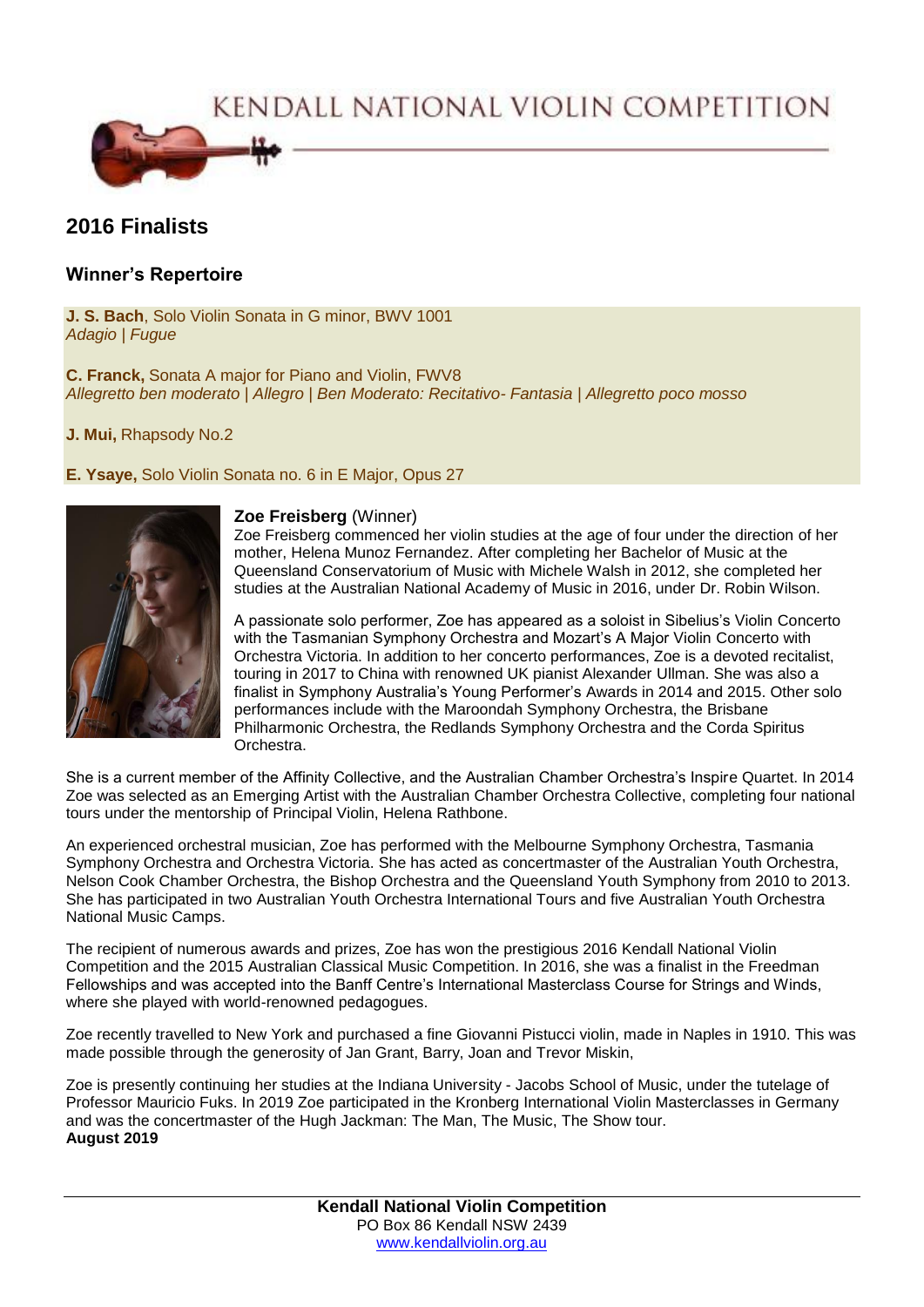

#### **Gemma Lee**

Gemma Lee studied a Bachelors of Music (performance) at the Sydney Conservatorium of Music under the tutelage of Professor Goetz Richter where she was a recipient of the Frank Hammond Merit scholarship. She has been finalist in various competitions such as the Sydney Conservatory Concerto Competition, the Fine Music 102.5 FM Young Virtuoso Award Finalist and the Kendall National Violin Competition and was awarded the prize for the best Bach Performance.

Gemma has been winner of The Marcus Edwards Violin Prize and the Sydney Eisteddfod Sonata competition. She has also performed in masterclasses for soloists including Ray Chen, Alexander Da Costa, Gregory Maytan and Ulf Hoelscher.

In 2015, Gemma travelled to Verona, Italy, with her string quartet for a chamber music summer School, Estivo where she worked with the Amaryllis quartet and the and Wolfram Christ. The same year, they performed and represented Australia at the Pacific Alliance of Music Schools conference held at the Central Conservatory in Beijing. She has been a member and performed as soloist with the SBS radio/TV Youth Orchestra and the Sydney Youth Orchestra. Gemma was concertmaster of the Sydney Conservatorium Symphony Orchestra in 2015 and a member of the Sydney Symphony Orchestra Sinfonia led under Richard Gill AO.

After her undergraduate studies, Gemma was the violin fellow for the 2017 Sydney Symphony Orchestra fellowship program. She has performed and toured with the Sydney Symphony Orchestra and is also a casual player with the Adelaide Symphony Orchestra and The Opera and Ballet Orchestra. Gemma will continue postgraduate studies in Germany later this year. **AUGUST 2018**



#### **Kyla Matsuura-Miller**

Emerging violinist Kyla Matsuura-Miller has enjoyed building a profile as an exciting and versatile addition to all facets of classical music making in Australia.

Kyla studied with Michele Walsh at the Queensland Conservatorium and in 2015, moved to Melbourne to study at the Australian National Academy of Music under Dr. Robin Wilson.

Kyla has played with the Australian Chamber Orchestra since 2017 when she was an

Emerging Artist. She won first prize at the Melbourne Recital Centre Great Romantics Competition in 2017 and was the 2016 recipient of the Audience Choice and Best Sonata prizes at the Kendall National Violin Competition.

Recent solo engagements include Lou Harrisson's Concerto for solo violin and percussion ensemble and Max Richter's Four Seasons Recomposed in Brisbane.

She is looking forward to performing Mozart's Sinfonia Concertante with violist Brett Dean at Melbourne Recital Centre later this year. **AUGUST 2018**



#### **Yebin Yoo**

Melbourne-based violinist Yebin Yoo is the youngest-ever winner of the Gisborne International Music Competition as well as the winner of the Australian Concerto and Vocal Competition, Australian National Youth Concerto Competition, National 3MBS 'The Talent' Competition, Preston Youth Concerto Competition and Hephzibah Menuhin Memorial Award. Yebin has swept six special awards with these wins, always taking home the Audience Choice Award and Best Interpretation Awards of Commissioned Works.

Yebin has appeared as a soloist with the Preston Symphony, Queensland Youth Symphony, Melbourne Youth Orchestra, Art of Sound Orchestra and South Melbourne Symphony Orchestra performing the Tchaikovsky, Sibelius, Brahms, Beethoven and Khachaturian Concertos. She made her recital debut in April 2017 to a full-house audience, which was broadcasted on 3MBS FM. In addition, Yebin was the inaugural 'Young Performer of the Year' for the 'Music in the Round' concert series at the Abbotsford

Convent. She was one of the active participants selected to study with Professor Miriam Fried at the Kronberg Academy Violin Masterclasses in Germany, and has also performed for Pinchas Zukerman. In addition, she was